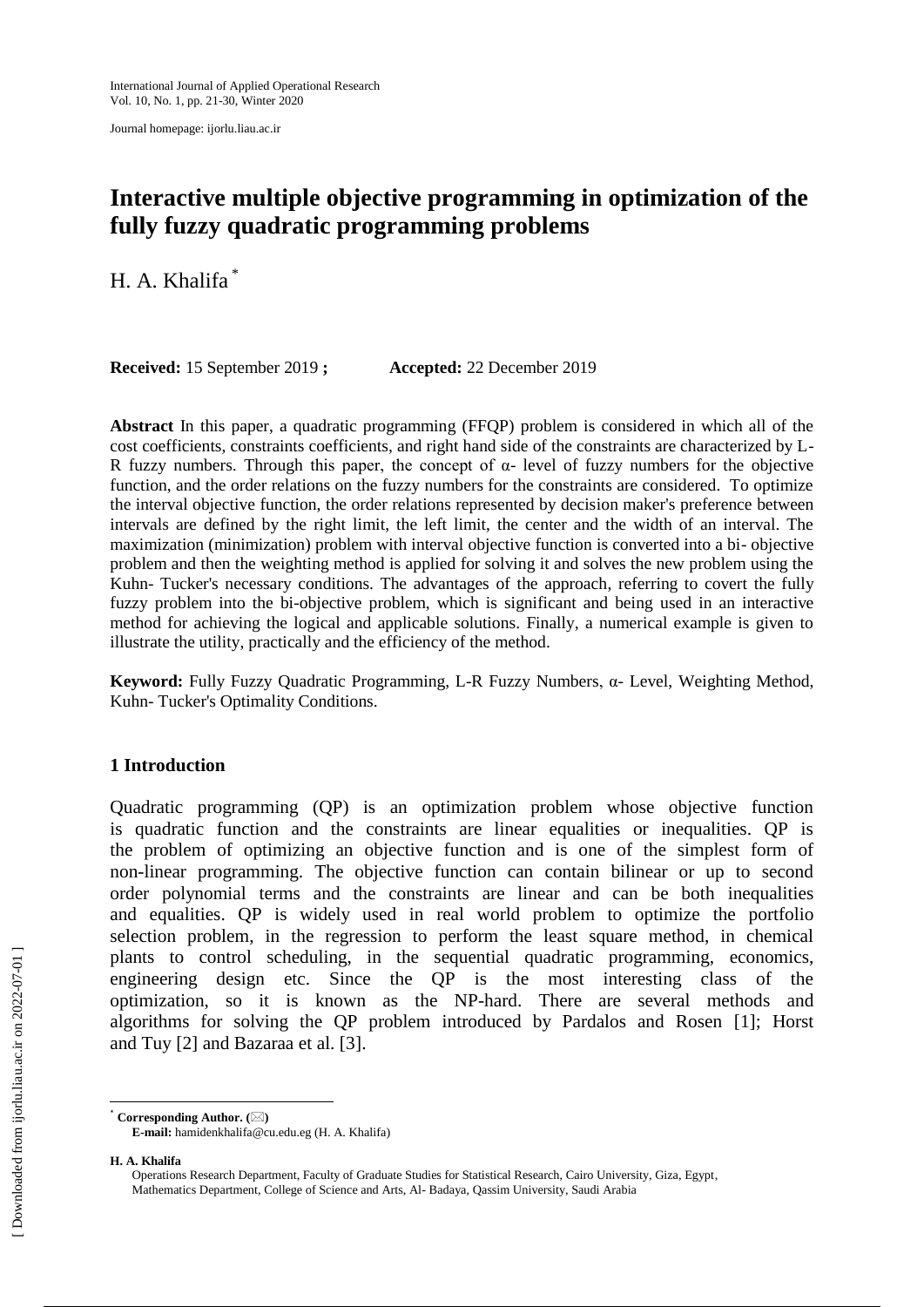In spite of having a vast decision making experience, the decision maker cannot always articulate the goals precisely. Decision-making in a fuzzy environment, developed by Bellman and Zadeh [4], improved and helped greatly in the management decision problems. The fuzzy set theory and its applications were proposed by Zimmermann [5]. Ishibuchi and Tanka [6] investigated the mathematical programming problem with interval valued objective function. The fuzzy programming with several objective functions, fuzzy sets and systems was proposed by Zimmermann [7]. Quadratic programming with interval coefficients has been extended to the nonlinear interval programming (Jiang et al., [8]; Wu, [9]; and Bhurjee and Panda, [10]). Suprajitno and Mohd [11] introduced solution procedures to obtain the optimum solution in interval form for optimum point and optimum value too. Kheirfam [12] used a fuzzy ranking and arithmetic operations to transform the QP problem with fuzzy numbers in the coefficients and variables into the corresponding deterministic one and solved it to obtain a fuzzy optimal solution.

Allahviranloo and Moazam [13] introduced a new concept of the second power of fuzzy numbers that is providing an analytical and approximate solution for fully fuzzy quadratic equations. Taghi-Nezad and Taleshian [14] proposed a solution method for solving a special class of fuzzy QP problems with fuzziness in relations. Gao and Ruan [15] presented a canonical duality theory for solving quadratic minimization problems subject to either box or integer constraints. Sun et al. [16] investigated the duality gap between the binary quadratic optimization problem and its semidefinite programming relaxation. Gabr [17] presented a comprehensive methodology for solving and analyzing quadratic and nonlinear programming in a fully fuzzy environment. Takapoui et al. [18] proposed an algorithm approximately minimizing a convex quadratic function over the intersection of affine and separable constraints. Mirmohseni and Nasseri [19] proposed a new approach for deriving the fuzzy objective value of the fuzzy QP problem. Syaripuddin et al. [20] applied a two- level programming approach for solving interval variables quadratic programming problem, where the problem was converted into two classical QP problem, namely the best and worst optimum problems. Shi et al. [21] proposed an effective algorithm for solving quadratic programming problem with quadratic constraints globally.

In this paper, a fully fuzzy quadratic programming is studied. A multi-objective optimization is applied for optimizing the problem after converting it based on the  $\alpha$  -level of the fuzzy number and the order relations, where the problem is converted into the worst and best problems.

The outlay of the paper is organized as follows: Section 2 presented some preliminaries related to the fuzzy number,  $\alpha$  -level of the fuzzy number,  $L - R$ fuzzy numbers and their arithmetic operations. Section 3 formulates fully fuzzy quadratic programming problem. In Section 4, solution approach is applied for solving the problem. In Section 5, a numerical example to illustrate the efficiency of the solution approach is given. Finally, some concluding remarks are reported in Section 6.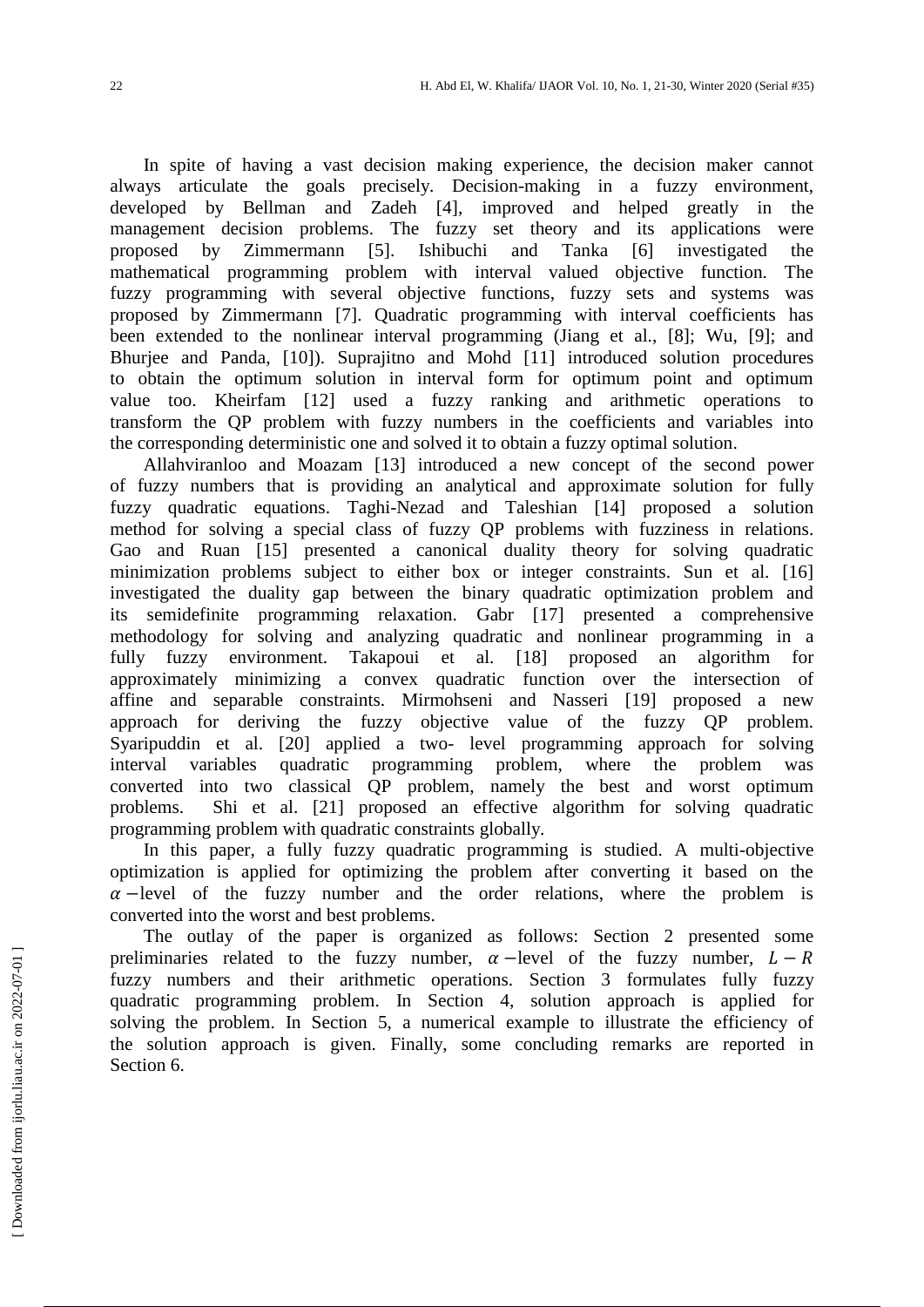# **2 Preliminaries**

(Zahed [22]). A fuzzy set  $\tilde{A}$  defined on the set of real numbers  $\mathbb R$  is said to be fuzzy numbers if its membership function

 $\mu_{\widetilde{A}}(x)$ :  $\mathbb{R} \to [0,1]$ , have the following properties:

1.  $\mu_{\tilde{A}}(x)$  is an upper semi- continuous membership function;

2.  $\tilde{A}$  is convex fuzzy set, i.e.,  $\mu_{\tilde{A}}(\delta x + (1 - \delta) y) \ge \min{\mu_{\tilde{A}}(x), \mu_{\tilde{A}}(y)}$  for all  $x, y \in \mathbb{R}$ ;  $0 \le \delta \le 1$ ;

3. Ã is normal, i.e.,  $\exists x_0 \in \mathbb{R}$  for which  $\mu_{\widetilde{A}}(x_0) =$ 

4. Supp  $(\widetilde{A}) = \{x \in \mathbb{R} : \mu_{\widetilde{A}}(x) > 0\}$  is the support of  $\widetilde{A}$ , and the closure  $cl(Supp(\widetilde{A}))$  is compact set.

**Definition2.** (Dubois and Prade, [23]). The  $\alpha$ -level set of the fuzzy numbers  $\tilde{A}$  is defined as the ordinary set  $L_{\alpha}(\tilde{A})$  for which the degree of their membership functions exceeds the level  $\alpha$ :  $L_{\alpha}(\tilde{A}) = \{ p : \mu_{\tilde{A}}(A) \ge \alpha \}.$ 

**Definition3. (**Kaufmann and Gupta, [24]). A triangular fuzzy number can be represented completely by a triplet  $\tilde{A} = (a, b, c)$ , and has membership

$$
\mu_{\widetilde{A}}(x) = \begin{cases}\n0, & x < a, \\
\frac{x-a}{b-a}, a \le x \le b, \\
\frac{c-x}{c-b}, b \le x \le c, \\
0, & x > c.\n\end{cases}
$$
\n(1)

**Definition4.** (Kaufmann and Gupta, [24]). The interval of confidence at level  $\alpha$  for the fuzzy number  $\tilde{A} = (a, b, c)$  is defined as

 $A_{\alpha} = [(b - a)\alpha + a, -(c - b)\alpha + c]; \forall \alpha \in [0, 1].$ **Definition5.** (Sakawa, [25]). A fuzzy number  $\widetilde{A} = (x, \alpha, \beta)_{LR}$  is said to be an  $R$  fuzzy number if

$$
\mu_{\widetilde{A}}(x) = \begin{cases} L\left(\frac{m-x}{\alpha}\right), x \le m, \alpha > 0\\ R\left(\frac{x-m}{\beta}\right), x \ge m, \beta > 0 \end{cases}
$$
(2)

Where m is the mean value of  $\hat{A}$  and  $\alpha$  and  $\beta$  are left and right spreads, respectively, and a function  $L(.)$  is a left shape function satisfying

1.  $L(x) = L(-x)$ ,

2.  $L(0) = 1$ ,

3.  $L(x)$  is nonincreasing on  $[0, \infty)$ .

It is noted that a right shape function  $R(.)$  is similarly defined as  $L(.)$ .



**Fig. 1**  $L - R$  Fuzzy number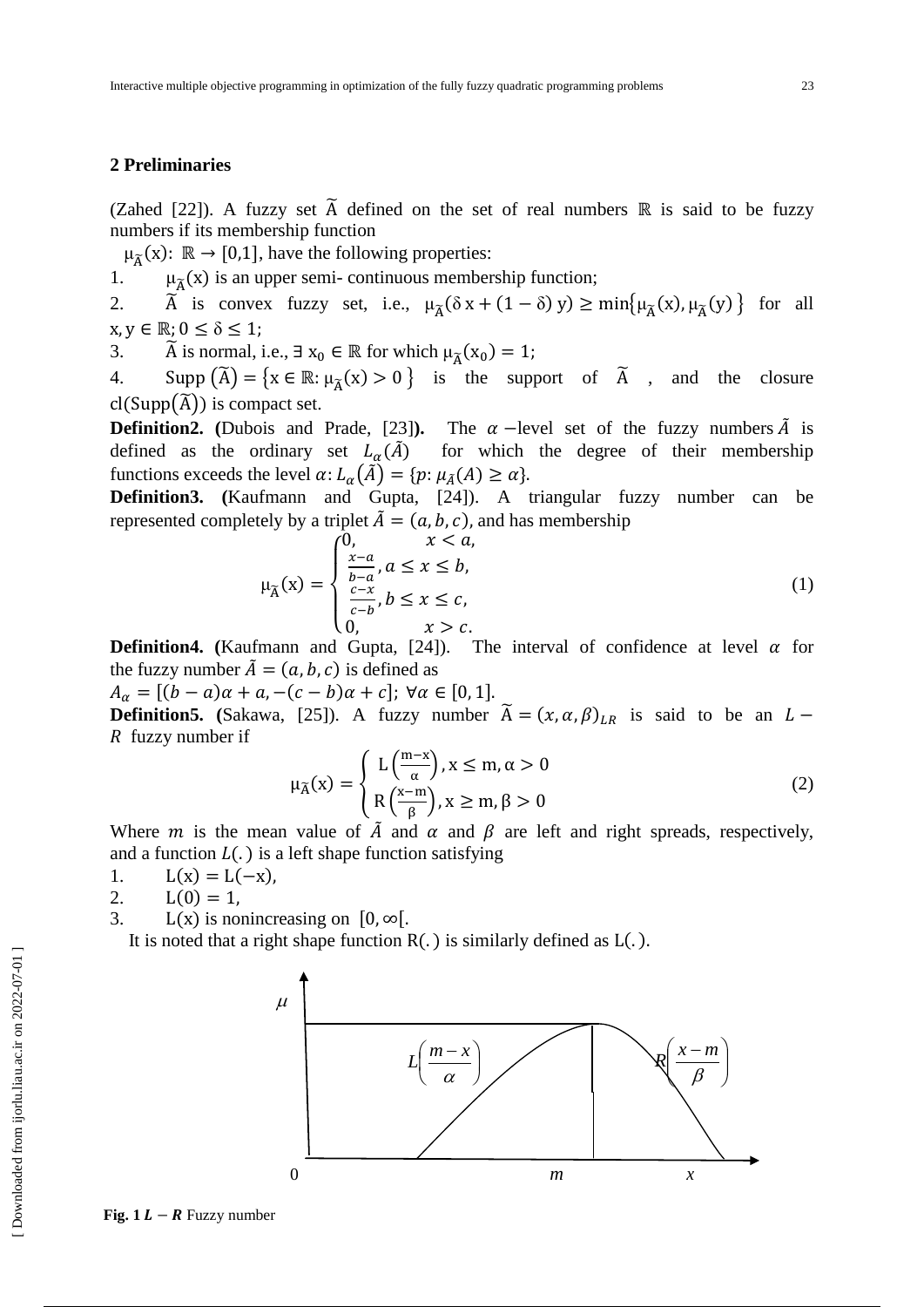(6)

For two L – R fuzzy numbers  $\tilde{A} = (x, \alpha, \beta)_{LR}$  and  $\tilde{B} = (y, \gamma, \sigma)_{LR}$ , the arithmetic operations are:

- 1. Addition:  $\widetilde{A} \oplus \widetilde{B}$  $(x, \alpha, \beta)_{LR} \oplus (y, \gamma, \sigma)_{LR} = (x + y, \alpha + \gamma, \beta + \sigma)_{LR}$  (3)
- 2. Opposite:  $-\tilde{A}$  $-(x, \alpha, \beta)_{LR} = (-x, \beta, \alpha)_{LR}$  (4)
- 3. Subtraction:  $\widetilde{A} \ominus \widetilde{B}$  $(x, \alpha, \beta)_{LR} \ominus (y, \gamma, \sigma)_{RL} = (x - y, \alpha + \sigma, \beta + \gamma)_{LR}$  (5) 4. Multiplication:  $\widetilde{A}\odot\widetilde{B}$ 
	- $\widetilde{A} \odot \widetilde{B} =$  $\langle$ If  $\widetilde{A} > 0$ ,  $\widetilde{B} > 0$ , then  $(x, \alpha, \beta)_{LR} \odot (y, \gamma, \sigma)_{LR} \cong (xy, xy + y\alpha, x\sigma + y\beta)_L$ If  $\widetilde{A}$  < 0,  $\widetilde{B}$  > 0, then  $(x, \alpha, \beta)_{LR}$   $\odot$   $(y, \gamma, \sigma)_{LR}$   $\cong$   $(xy, y\alpha - x\sigma, y\beta - x\sigma)_R$ If  $\widetilde{A}$  < 0,  $\widetilde{B}$  < 0, then  $(x, \alpha, \beta)_{LR}$   $\odot$   $(y, \gamma, \sigma)_{LR}$   $\cong$   $(xy, -y\beta - x\sigma, -y\sigma - x\gamma)_R$
- 5. Scalar multiplication:  $\lambda \odot \overline{A}$

$$
\lambda \odot (\mathbf{x}, \alpha, \beta)_{LR} = \begin{cases} (\lambda x, \lambda \alpha, \lambda \beta)_{LR}, & \lambda > 0 \\ (\lambda x, -\lambda \beta, -\lambda \alpha)_{RL}, & \lambda < 0 \end{cases}
$$
(7)

6. Partial order relation  $(\leq)$ 

$$
\widetilde{A}(\preccurlyeq) \widetilde{B} \Longleftrightarrow x \le y, x - \alpha \le y - \gamma, x + \beta \le y + \sigma. \tag{8}
$$

An interval on  $\mathbb R$  is defined by an ordered pair as

$$
A^{I} = [a^{L}, a^{U}] = \{a: a^{L} \le a \le a^{U}, a \in \mathbb{R}\}.
$$
\n(9)

Where,  $a^L$  is the left limit and  $a^U$  is the upper limit of A. Also,  $A^I$  denoted by its center and width as

$$
A_{I} = \langle a^{C}, a^{W} \rangle = \{a: a^{C} - a^{W} \le a \le a^{C} + a^{W}, a \in \mathbb{R}\}.
$$
 (10)

Where,  $a^c$  is the center and  $a^W$  is the width of A. It is clear that the  $a^c$ , and  $a^W$  are estimated as

$$
a^{C} = \frac{a^{U} + a^{L}}{2}, a^{W} = \frac{a^{U} - a^{L}}{2}
$$
 (11)

The arithmetic operations on  $A^I = [a^L, a^U], B^I = [b^L, b^U]$ :

$$
A^{I}(+)B^{I} = [a^{L}, a^{U}](+)[b^{L}, b^{U}] = [a^{L} + b^{L}, a^{U} + b^{U}].
$$
  
\n
$$
A_{I}(+)B_{I} = \langle a^{C}, a^{W} \rangle (+) \langle b^{C}, b^{W} \rangle = \langle a^{C} + b^{C}, a^{W} + b^{W} \rangle.
$$
\n(12)

$$
A^{I}(-)B^{I} = [a^{L}, a^{U}](-)[b^{L}, b^{U}] = [a^{L} - b^{U}, a^{U} - b^{L}].
$$
\n(13)

$$
\lambda A = k[a^L, a^U] = \begin{cases} \lfloor \kappa a^U, \kappa a^L \rfloor, \text{for } k \le 0, \\ \lfloor k a^U, \kappa a^L \rfloor, \text{for } k < 0 \end{cases} \tag{14}
$$

$$
\lambda A_I = k \langle a^C, a^W \rangle = \langle k^C, |k| a^W \rangle. \tag{15}
$$

**Definition6.** (Ishibuchi and Tanaka [6]). The order relation  $(\leq^{LU})$  between  $A^I = [a^L, a^U], B^I = [b^L, b^U]$  is defined as

(i) 
$$
A^I(\leq^{LU})B^I \Leftrightarrow a^L \leq b^L
$$
, and  $a^U \leq b^U$ , (16)

(ii) 
$$
A^I(<^{LU})B^I \Leftrightarrow a^L \leq b^L
$$
, and  $A^I \neq B^I$ . (17)

**Definition7.** (Ishibuchi and Tanaka, [6]). The order relation  $(\leq_{CW})$  between

$$
A_I = \langle a^C, a^W \rangle, B_I = \langle b^C, b^W \rangle \text{ is defined as}
$$

(i) 
$$
A_I(\leq_{CW})B_I \Leftrightarrow a^C \leq b^C
$$
, and  $a^W \leq b^W$ , (18)

(ii) 
$$
A^I(\langle \zeta_{CW} \rangle)B_I \iff a^C \leq b^L, \text{ and } A_I \neq B_I.
$$
 (19)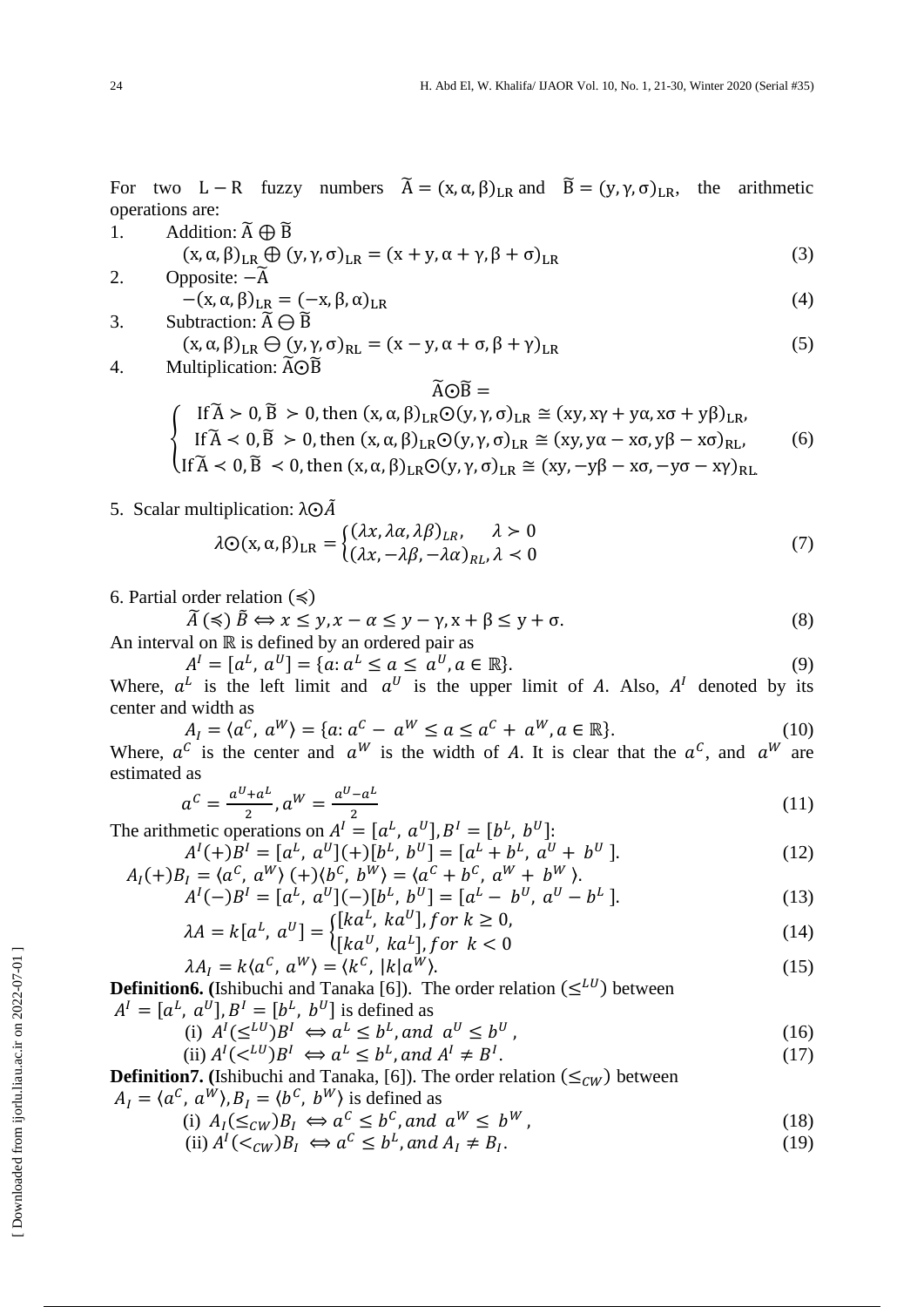## **3 Problem formulation and solution concepts**

A fully fuzzy quadratic programming problem is formulated as follows:

$$
\min \tilde{Z} = \sum_{j=1}^{n} \tilde{c}_j \otimes x_j \oplus \frac{1}{2} \left( \sum_{i=1}^{n} \sum_{j=1}^{n} x_i \otimes \tilde{q}_{ij} \otimes x_j \right)
$$
(20)

$$
x \in \widetilde{M} = \begin{cases} \sum_{j=1}^{n} \widetilde{a}_{ij} \otimes x_j \le \widetilde{b}_i, i = 1, 2, \dots, m_1, \sum_{j=1}^{n} \widetilde{a}_{ij} \otimes x_j \approx \widetilde{b}_i, i = m_{i+1}, \dots, m \\ x_i \ge j = 1, 2, \dots, n \end{cases}
$$
 (21)

Where,  $\tilde{C} = (\tilde{c}_1, \tilde{c}_2, ..., \tilde{c}_n)$ , and  $\tilde{b} = (\tilde{b}_1, \tilde{b}_2, ..., \tilde{b}_m)$  are fuzzy cost vector and fuzzy right- hand side vector.  $X = (x_1, x_2, ..., x_n)$  is a vector of variables, and also  $\tilde{Q} = [q_{ij}]_{n \times n}$  is a matrix of quadratic form which is symmetric and positive semi definite, and  $\tilde{A} = [\tilde{a}_{ij}]_{m \times n}$ . It is assumed that all of  $\tilde{A}$ ,  $\tilde{b}$   $\tilde{C}$ , and  $\tilde{Q} \in F(R)$ , where  $F(R)$  denotes the set of all  $L - R$  fuzzy numbers.

**Definition8.** A non-negative fuzzy vector  $x_i$  is said to be fuzzy feasible solution for problem (20)-(21) if it satisfies the constraints (21).

**Definition9.** A fuzzy feasible solution  $x_i^*$  is called a fuzzy optimal solution for problem (20)- (21), if

$$
\left[\sum_{j=1}^{n} \tilde{c}_{j} \otimes x_{j}^{*} \oplus \frac{1}{2} \left( \sum_{i=1}^{n} \sum_{j=1}^{n} x_{i}^{*} \otimes \tilde{q}_{ij} \odot x_{j}^{*} \right) \right] (\leqslant) \left[\sum_{j=1}^{n} \tilde{c}_{j} \otimes x_{j} \oplus \frac{1}{2} \left( \sum_{i=1}^{n} \sum_{j=1}^{n} x_{i} \otimes \tilde{q}_{ij} \otimes x_{j} \right) \right], for all x_{j}.
$$
\n
$$
\text{for all } x_{j}.
$$
\n
$$
\tilde{c}_{i}, \tilde{c}_{i}, \tilde{c}_{i}, \tilde{a}_{i}, \text{ and } \tilde{b}_{i} \text{ represent by the L-R fuzzy numbers.}
$$

Le c<sub>j</sub>, q<sub>ij</sub>, a<sub>ij</sub>,  $D_i$ numbers,  $(c_j, \alpha_j, \beta_j)_{LR}$ ,  $(q_{ij}, \delta_{ij}, \epsilon_{ij})_{LR}$ ,  $(a_{ij}, \epsilon_{ij}, \theta_{ij})_{LR}$ , and  $(b_i, \theta_i, \rho_i)$ , erespectively. Then problem (20)-(21) becomes

$$
\min \tilde{Z} = \sum_{j=1}^{n} (c_j, \alpha_j, \beta_j)_{LR} \otimes x_j \oplus \frac{1}{2} \left( \sum_{i=1}^{n} \sum_{j=1}^{n} x_i \otimes (q_{ij}, \delta_{ij}, \varepsilon_{ij})_{LR} \otimes x_j \right)
$$
(22)

$$
x \in \widetilde{M} = \begin{cases} \sum_{j=1}^{n} (a_{ij}, \epsilon_{ij}, \theta_{ij})_{LR} \otimes x_j \preccurlyeq (b_i, \theta_i, \rho_i)_{LR}, i = 1, 2, ..., m_1, \\ \sum_{j=1}^{n} (a_{ij}, \epsilon_{ij}, \theta_{ij})_{LR} \otimes x_j \simeq (b_i, \theta_i, \rho_i)_{LR}, i = m_{i+1}, ..., m \\ x_j \geq j = 1, 2, ..., n \end{cases}
$$
(23)

Problem (22)-(23) can be rewritten as

$$
\min \tilde{Z} = \sum_{j=1}^{n} (c_j - \alpha_j, c_j, c_j + \beta_j) \otimes x_j \oplus \frac{1}{2} \left( \sum_{i=1}^{n} \sum_{j=1}^{n} x_i \otimes (q_{ij} - \delta_{ij}, q_{ij}, q_{ij} + \varepsilon_{ij}) \otimes x_j \right)
$$
  
Subject to  

$$
x \in \tilde{M} = \begin{cases} \sum_{j=1}^{n} (a_{ij}, \epsilon_{ij}, \theta_{ij})_{LR} \otimes x_j \preccurlyeq (b_i, \theta_i, \rho_i)_{LR}, i = 1, 2, ..., m_1, \\ \sum_{j=1}^{n} (a_{ij}, \epsilon_{ij}, \theta_{ij})_{LR} \otimes x_j \preccurlyeq (b_i, \theta_i, \rho_i)_{LR}, i = m_{i+1}, ..., m \\ x_j \geq j = 1, 2, ..., n \end{cases}
$$
(24)

Based on Definition 4, and the concepts of the partial order  $(\leq)$ , problem (24) can be rewritten as

$$
\min \tilde{Z}_{\alpha} = \sum_{j=1}^{n} \left[ (\alpha - 1)\alpha_{j} + c_{j}, -(\alpha - 1)\beta_{j} + c_{j} \right] \otimes x_{j}
$$
\n
$$
\bigoplus_{j=1}^{n} \left( \sum_{i=1}^{n} \sum_{j=1}^{n} x_{i} \otimes \left[ (\alpha - 1)\delta_{ij} + q_{ij}, -(\alpha - 1)\epsilon_{ij} + q_{ij} \right] \otimes x_{j} \right), \alpha \in [0, 1]
$$
\n
$$
= \left[ Z_{\alpha}^{L}, Z_{\alpha}^{U} \right].
$$
\ns.t.

\n
$$
(25)
$$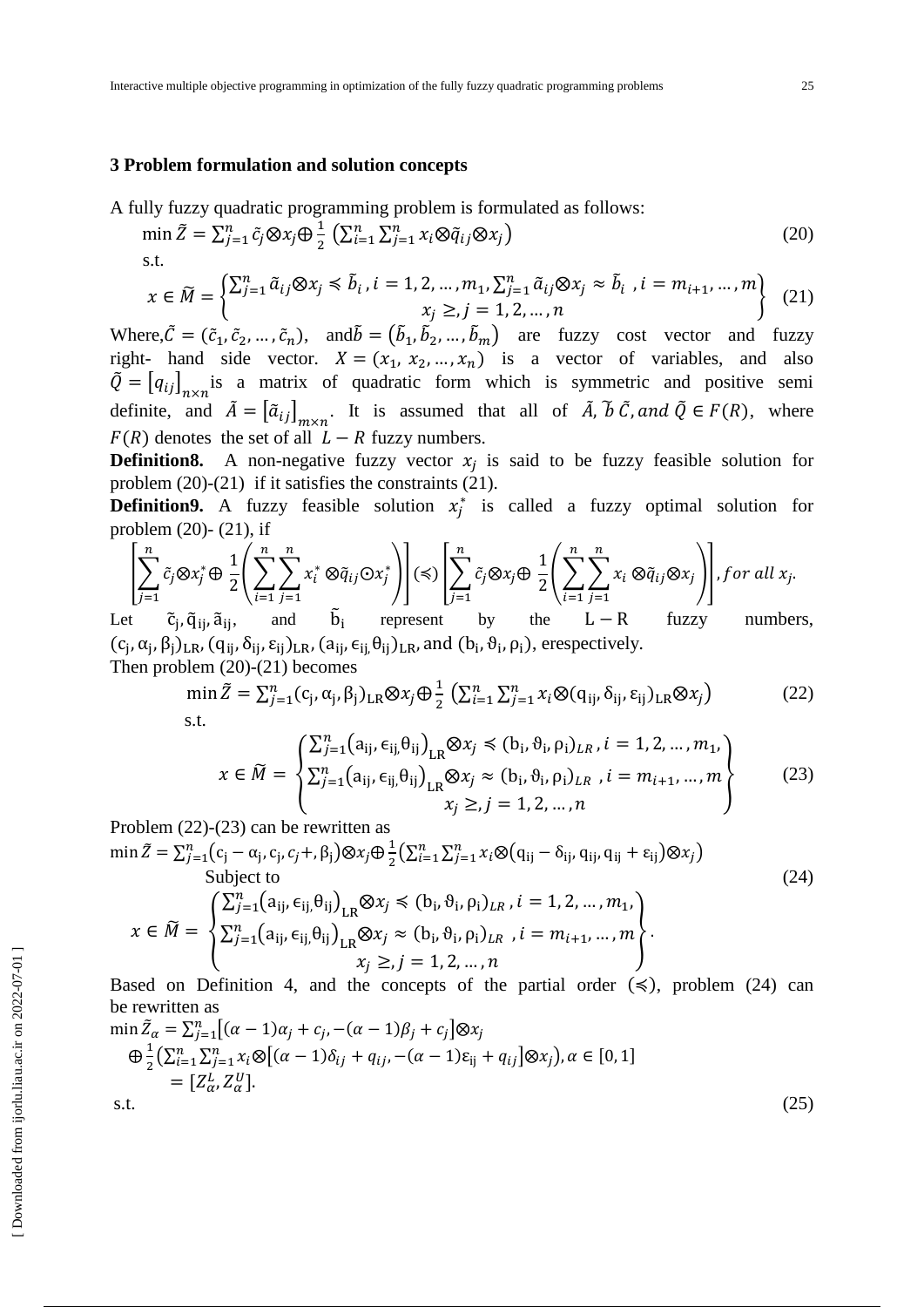$$
x \in M = \begin{cases} \sum_{j=1}^{n} a_{ij} x_{j} \leq b_{i}, i = 1, 2, ..., m_{1}, \\ \sum_{j=1}^{n} (a_{ij} - \epsilon_{ij}) x_{j} \leq b_{i} - \vartheta_{i}, i = 1, 2, ..., m_{1}, \\ \sum_{j=1}^{n} (a_{ij} + \theta_{ij}) x_{j} \leq b_{i} + \rho_{i}, i = 1, 2, ..., m_{1}, \\ \sum_{j=1}^{n} a_{ij} x_{j} = b_{i}, i = m_{i+1}, ..., m, \\ \sum_{j=1}^{n} (a_{ij} - \epsilon_{ij}) x_{j} = b_{i} - \vartheta_{i}, i = m_{i+1}, ..., m, \\ \sum_{j=1}^{n} (a_{ij} + \vartheta_{ij}) x_{j} = b_{i} + \rho_{i}, i = m_{i+1}, ..., m, \\ x_{j} \geq j = 1, 2, ..., n. \end{cases}
$$
\n(26)

**Definition10.**  $x \in M$  is an  $\alpha$ -solution of problem (25)-(26) if and only if there is no  $\hat{x} \in M$  satisfies  $Z(\hat{x}) \leq^{LU} Z(x)$ , or  $Z(\hat{x}) <_{CW} Z$ .

Or equivalently, Definition10 can be simplified as in the following definition.

**Definition11.**  $x \in M$  is an  $\alpha$ -efficient solution of problem (25)-(26) if and only if there is no  $\hat{x} \in M$  satisfies  $Z(\hat{x}) \leq \leq^U_C Z(x)$ .

The solution set of problem (25)–(26) can be obtained as the  $\alpha$  - efficient solution of the following multi- objective problem

 $min(Z_{\alpha}^{U}(x), Z_{\alpha}^{C}(x))$ 

$$
x \in M. \tag{27}
$$

Problem (27) may be solved using the weighting method (Chankong and Haimes, [26])

#### **4 Solution approach**

In this section, the steps of the proposed approach for solving fully fuzzy quadratic programming are illustrated as:

**Step1:** Consider the fully fuzzy quadratic problem (20)-(21),

**Step2:** Convert the problem (20)-(21) into the problem (22)-(23), and then into problem (24),

**Step3:** Using Definition 4, and the partial order( $\leq$ ), problem (24) is converted into problem (25)-(26),

**Step4:** According to the decision maker's preference, problem (25)-(26) is converted into the bi- objective (27),

**Step5:** Ask the decision maker the specify the  $\alpha$  -level ( $0 < \alpha < 1$ ),

**Step6:** Transform problem (27) into a single objective problem using the weighting method and then solve it using the Kuhn- Tucker's optimality conditions [3],

**Step7:** Stop with  $x^*$  is the optimal compromise solution, and  $Z^*$  is the corresponding optimum value.

The flowchart of the solution approach illustrated as in the following figure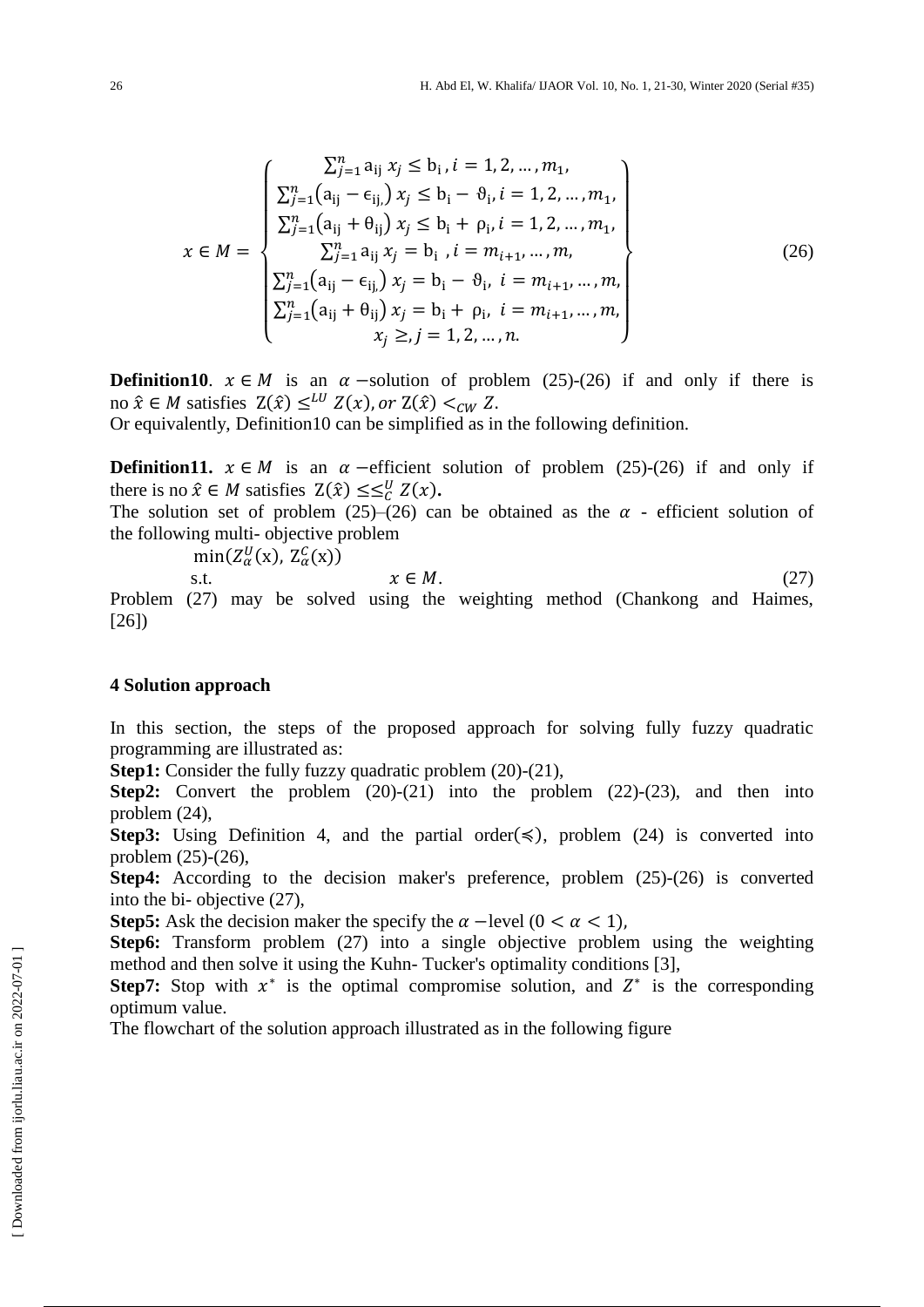



**Fig. 2** Flow chart for the solution approach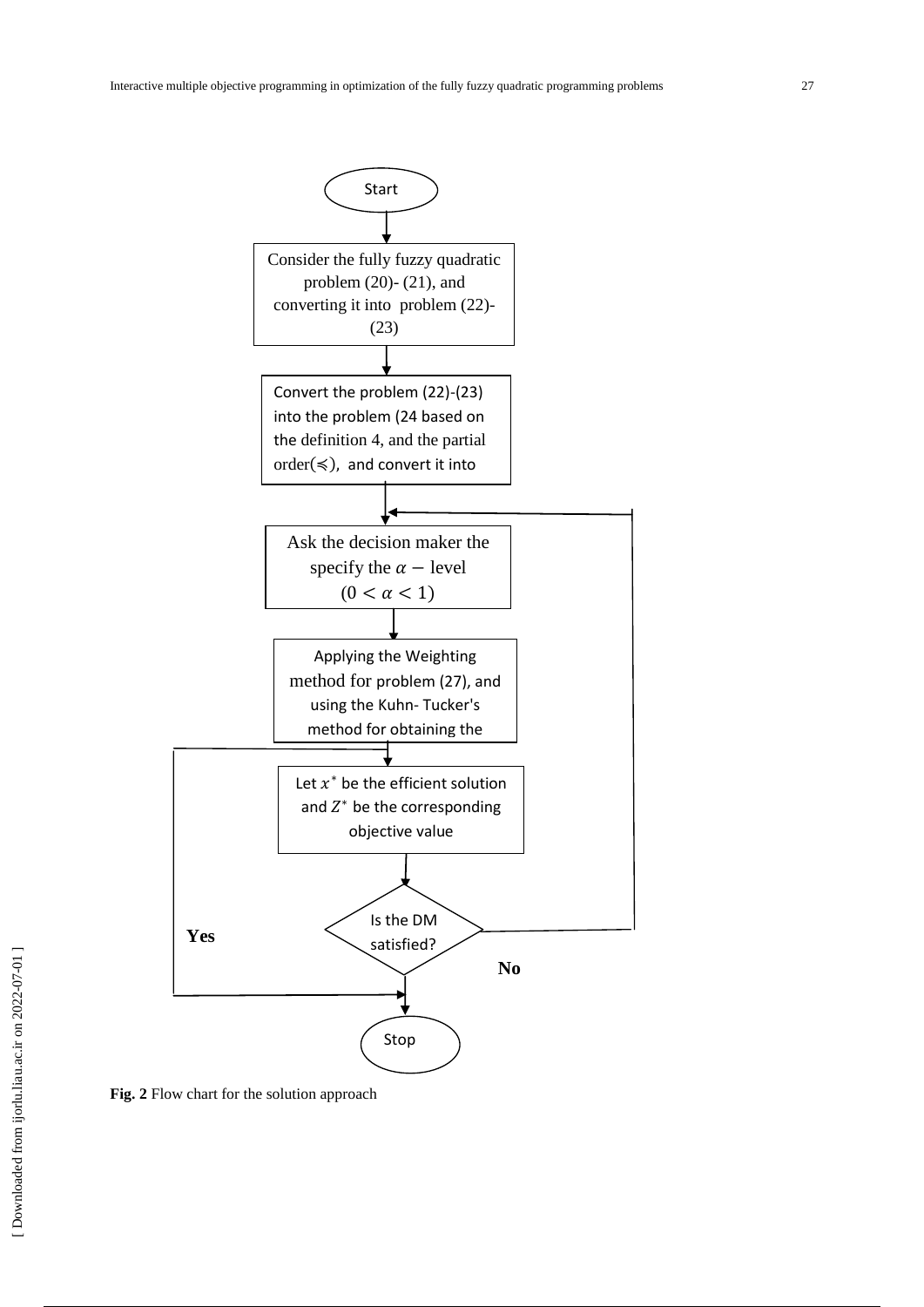# **5 Numerical example**

Consider the following FFQP problem  
\nStep1-2: min 
$$
\tilde{Z} = (-5, 1, 1)_{LR} \otimes x_1 \oplus (1.5, 0.5, 0.5)_{LR} \otimes x_2
$$
  
\n
$$
\oplus \frac{1}{2} [(6, 2, 2)_{LR} \otimes x_1^2 \oplus (-4, 2, 2)_{LR} x_1 x_2 \oplus (4, 2, 2)_{LR} \otimes x_2^2]
$$
\nsubject to  
\n
$$
(1, 0, 0)_{LR} \otimes x_1 \oplus (1, 0.5, 0.5)_{LR} \otimes x_2 \le (2, 1, 1)_{LR},
$$
\n
$$
(2, 1, 1)_{LR} \otimes x_1 \oplus (-1, 1, 0.5)_{LR} \otimes x_2 \le (4, 1, 1)_{LR},
$$
\n
$$
x_1, x_2 \ge 0.
$$
\nStep3: According to problem (14), the (19) becomes  
\n
$$
\min \tilde{Z}_{\alpha} = [\alpha - 6, -4 - \alpha] \otimes x_1 \oplus [1 + \frac{\alpha}{2}, 2 - \frac{\alpha}{2}] \otimes x_2
$$
\n(29)

 $\bigoplus [2+\alpha, 4-\alpha] \otimes x_1^2 \bigoplus [\alpha-3, -\alpha-1] x_1 x_2 \bigoplus [1+\alpha, 3-\alpha] \otimes x_2^2$ 

 $s.t.$  (29)

$$
x_1 + x_2 \le 2; \ x_1 + 0.5x_2 \le 1; \ x_1 + 1.5x_2 \le 3; 2x_1 - x_2 \le 4; \ x_1 - 2x_2 \le 3; \ 3x_1 - 0.5x_2 \le 5; x_1, x_2 \ge 0.
$$

*Step4*: Problem (29) can be converted into the following bi-objective problem  $\min Z_{\alpha}^{U} = (-4 - \alpha)x_1 + (2 - \frac{\alpha}{2})$  $\left(\frac{\alpha}{2}\right)x_2 + (4-\alpha)x_1^2 + (-\alpha-1)x_1x_2 + (3-\alpha)x_2^2$  $\min Z_{\alpha}^C = -5x_1 + 1.5x_2 + 3x_1^2 - 2x_1x_2 + 2x_2^2$  $s.t.$  (30)  $\overline{c}$ 

 $x_1, x_2 \geq 0.$ *Step5*: Suppose the decision maker selects $\alpha = 0.5$ . Then  $U = -55x + \frac{7}{2}$  $\frac{7}{4}x_2 + \frac{7}{2}$  $\frac{7}{2}x_1^2-\frac{3}{2}$  $\frac{3}{2}x_1x_2+\frac{5}{2}$  $\frac{5}{2}x_2^2$  $c = 5r + 15r + 3r^2 - 2r$ ,  $r = 2r^2$  s.t. (31)  $2x_1 - x_2 \le 4$ ;  $x_1 - 2x_2 \le 3$ ;  $3x_1 - 0.5x_2 \le 5$ ;

 $x_1, x_2 \geq 0.$ Using the weighting method (Chankong and Haimes, [26]) and then the Kuhn-Tucker's optimality conditions [3], we obtain the  $\alpha$  -efficient solutions of problem (31) from the following problem

$$
\min(wZ^{U} + (1 - w)Z^{C})
$$
  
s.t.  

$$
x_{1} + x_{2} \leq 2; x_{1} + 0.5x_{2} \leq 1; x_{1} + 1.5x_{2} \leq 3;
$$
  

$$
2x_{1} - x_{2} \leq 4; x_{1} - 2x_{2} \leq 3; 3x_{1} - 0.5x_{2} \leq 5;
$$
  

$$
x_{1}, x_{2} \geq 0.
$$
  
able1 The solution of problem (32) at different values of w

**Table1** The solution of problem (32) at different values of

| Values of $w$ | $x = (x_1, x_2)$     |                                                           |
|---------------|----------------------|-----------------------------------------------------------|
|               | $x^a = (0.85, 0.05)$ | $Z(x^a) = [-2.90875, -1.26625]$<br>$= (-2.0875, 0.82125)$ |
| 0.5           | $x^b = (0.81,0)$     | $Z(x^b) = [-2.81475, -1.34865]$<br>$= (-2.0817, 0.73305)$ |
|               | $x^c = (0.79, 0)$    | $Z(x^c) = [-2.78475, -1.37065]$<br>$= (-2.0777, 0.70705)$ |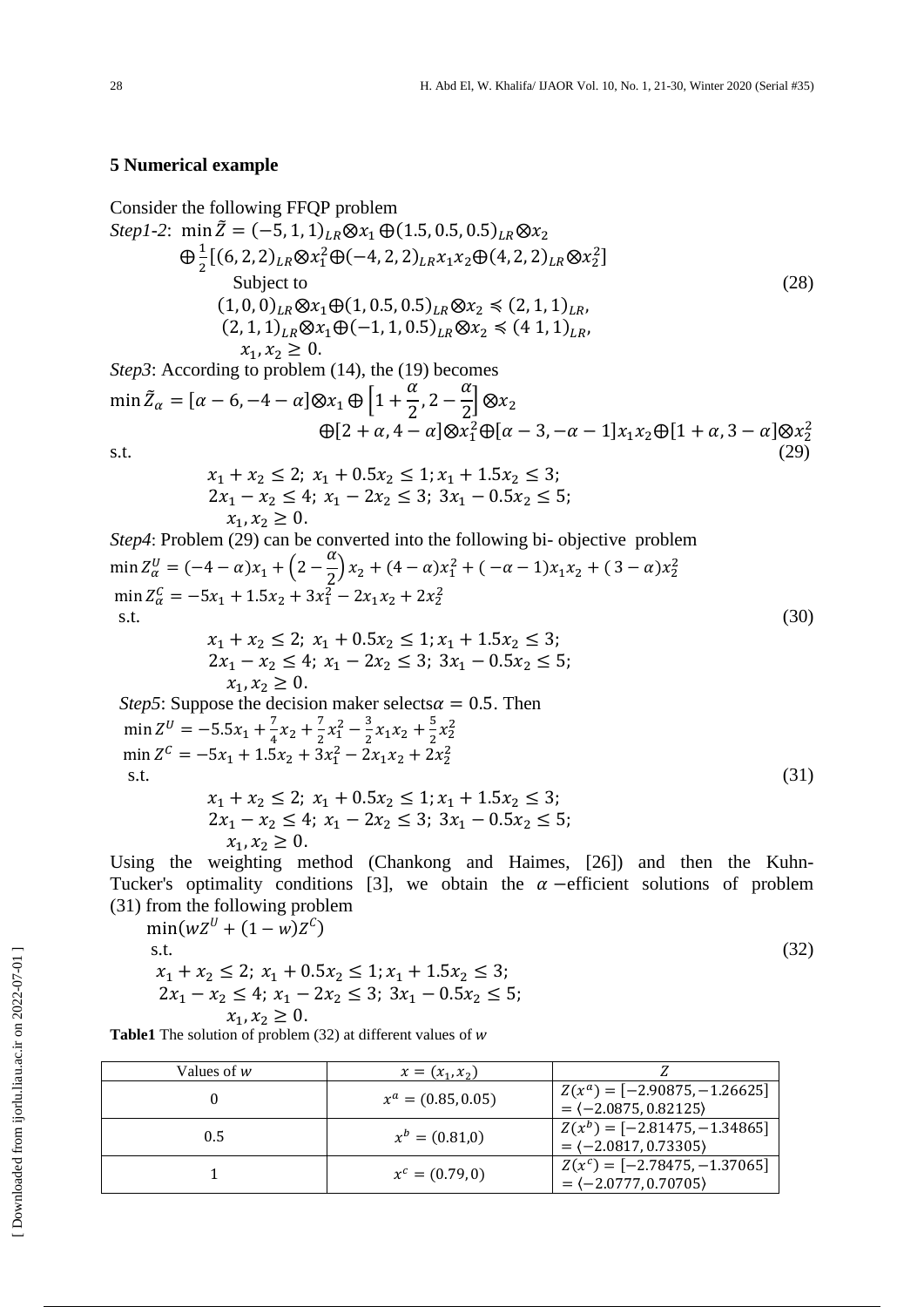### **6 Conclusion and discussions**

Studying fully fuzzy quadratic programming (FFQP) problem leads to its closed connection with real world problems, considered as great importance. At the first, the quadratic problem has considered with fully fuzzy parameters in the objective function and constraints. Hence, the problem has converted into the corresponding interval-valued quadratic programming. Then, according to the decision maker's preference, it coveted into the bi-objective problem, and then by using the weighting method, it transformed into a single objective problem which can be solved by Kuhn-Tucker's optimality conditions. Converting the fully fuzzy problem into a biobjective problem is significant and being used in an interactive method for achieving the logical and applicable solutions.

## **Acknowledgements**

The author would like to thank and grateful to the anonymous referees for their valuable suggestions and helpful comments which leads to improve the quality of the paper.

### **Conflicts**

The author declares no conflict of the interest.

# **References**

1. P. M. Pardalos, J. B. Rosen. Constrained global optimization: Algorithms and Applications, Lecture notes in Computer Science, volume 268, Springer- Verlage, Berlin, Germany, 1987.

2. R. H. Horst, Tuy, (1993). Global Optimization: Deterministic Approach. Springer- Verlage, Uni. Dortmund, 44221.

3. M.S. Bazaraa, H. D. Sherali, C. M. Shetty. Nonlinear Programming: Theory and Algorithms, John Wiley& Sons, 2013.

4. R. E. Bellman, L. A. Zadeh, (1970). Decision making in a fuzzy environment, Management Science, 17, 141- 164.

5. H- J. Zimmermann, (1978). Fuzzy programming and linear programming with several objective functions. Fuzzy Sets and Systems, 1, 45- 55.

6. H. Ishibuchi, H. Tanaka, (1990). Multiobjective programming in optimization of the interval objective function, European Journal of Operational Research, 48, 219- 225.

7. H- J. Zimmermann, Fuzzy Set Theory and its Applications, Fourth Edition, Kluwer Academic Publishers, 2001.

8. C. Jiang, X. Han, G. R. Liu, G. P. Liu, (2008). A nonlinear interval number programming method for uncertain Optimization problems, Journal of Operational Research, 188(1), 1-13.

9. H- C. Wu, (2008). On interval- valued nonlinear programming problem, Journal of Mathematical Analysis and Applications, 338(1), 299- 316.

10. A. K. Bhurjee, G. Panda, (2012). Efficient solution of interval optimization problem, Mathematical Methods of Operations Research, 76(3), 273- 288.

11. H. Suprajitno, I. B. Mohd, Interval Linear Programming, In Proceedings of the ICOMS-3, Bogor, Indonesia, 2008.

12. B. Kheirfam, (2011). A method for solving fully fuzzy quadratic programming problems, Acta Universitatis Apulensis, 27, 69- 76.